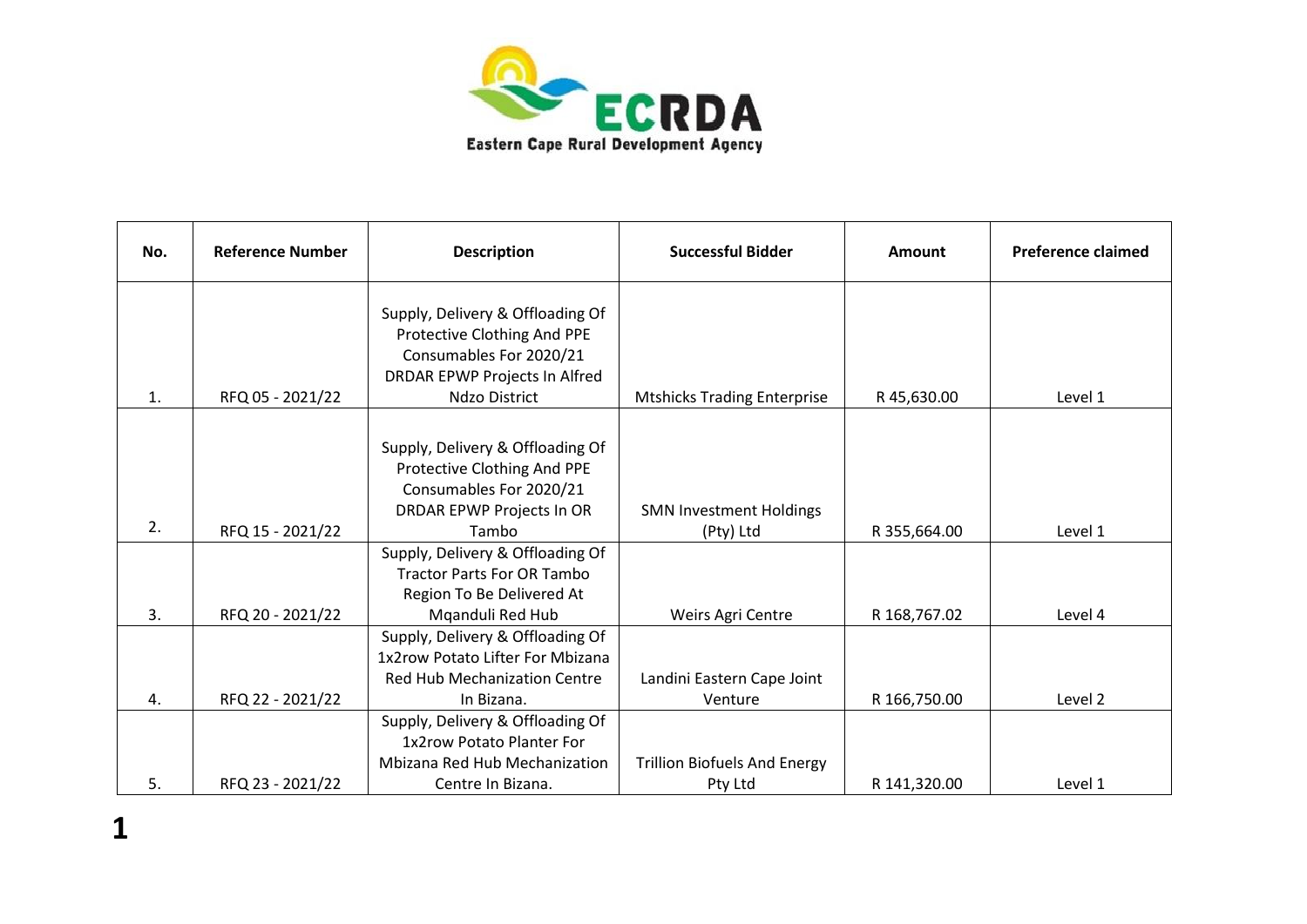

|    |                  | Supply, Delivery & Offloading Of<br>1 X 600l Boom Sprayer For<br>Matatiele Fpsu Co-Operative In | Landini Eastern Cape Joint          |              |         |
|----|------------------|-------------------------------------------------------------------------------------------------|-------------------------------------|--------------|---------|
| 6. | RFQ 25 - 2021/22 | Matatiele.                                                                                      | Venture                             | R 34,500.00  | Level 2 |
| 7. | RFQ 29 - 2021/22 | Supply, Delivery And Offloading<br>Of 3 X Ipad's And 3 Compatible<br>Apple Pencils.             | Lisakhe Enterprise Pty Ltd          | R 64,999.98  | Level 1 |
|    |                  |                                                                                                 |                                     |              |         |
|    |                  | Supply Of 15 000 Litres Diesel (50                                                              |                                     |              |         |
|    |                  | Ppm) For Khula Ntabankulu                                                                       |                                     |              |         |
|    |                  | <b>Farmers Mechanization Centre In</b>                                                          |                                     |              |         |
| 8. | RFQ 31 - 2021/22 | Ntabankulu                                                                                      | Timeless T Pty Ltd                  | R 315,000.00 | Level 1 |
|    |                  | Supply, Delivery And Offloading                                                                 |                                     |              |         |
|    |                  | Of 2000 Litres Diesel (50 Ppm)                                                                  |                                     |              |         |
|    |                  | For Mandileni Farmers                                                                           |                                     |              |         |
|    |                  | Mechanization In Mzimvubu                                                                       | <b>Trillion Biofuels And Energy</b> |              |         |
| 9. | RFQ 32 - 2021/22 | Local Municipality                                                                              | Pty Ltd                             | R 44,000.00  | Level 1 |